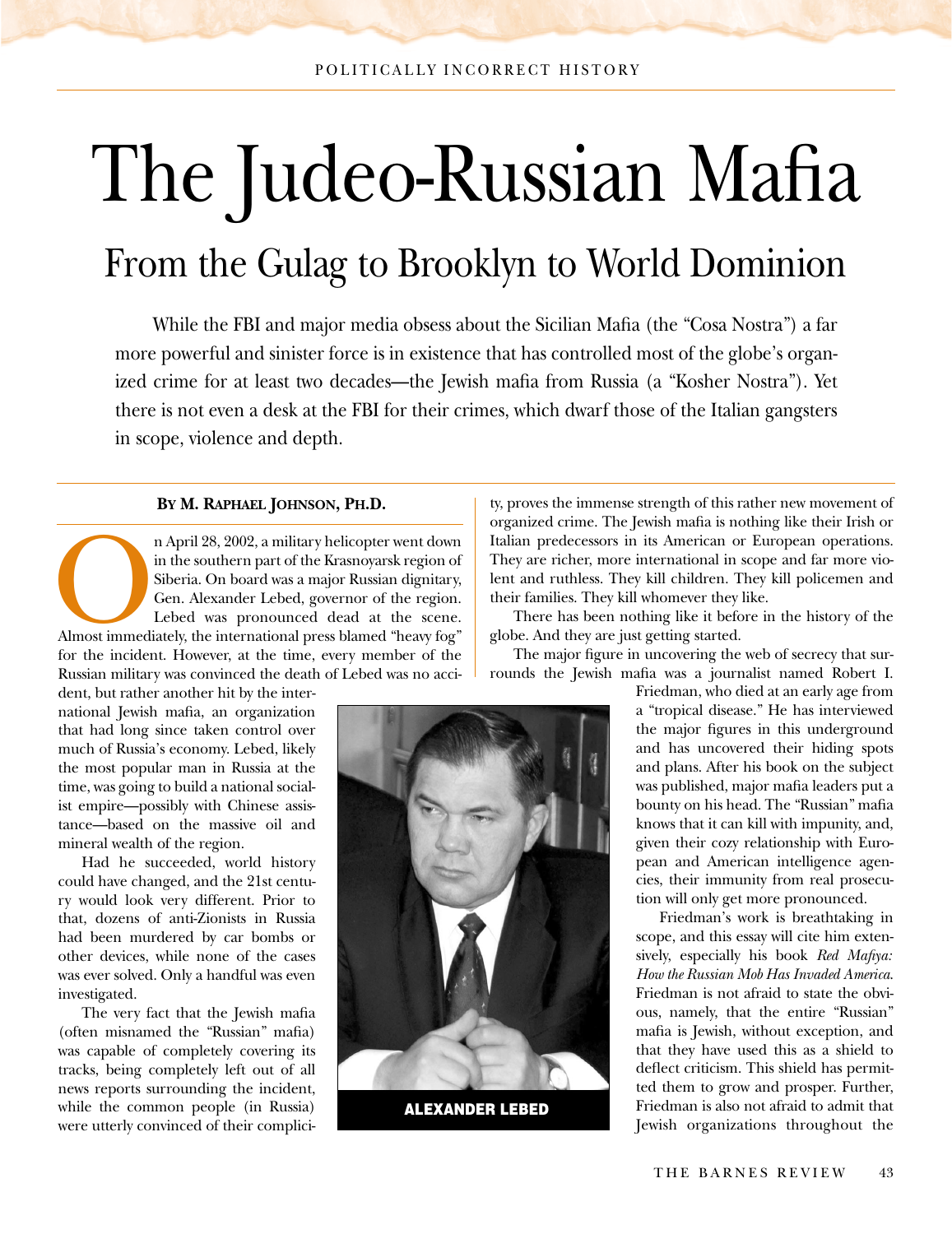world, led by the Anti-Defamation League, are the beneficiaries of largesse coming from organized crime, and that the organizations in question are aware of it. In other words, Jewish organized crime is considered an acceptable part of Jewish life, and that Jewish organizations have actually lobbied law enforcement to stop investigations into this phenomenon, almost always with success. The confirmation of Zionist Michael Chertoff, to the post as chief of Homeland Security guarantees that Jewish organized crime in America will not be at the receiving end of the many stings that have targeted the Italian Mafia.

The roots of Jewish organized crime, it is said, go far back into tsarist times. Organized crime syndicates assisted Lenin's gangs in bank robberies and the creation of general mayhem. During the so-called revolution, it was difficult, sometimes impossible, to distinguish between Bolshevik ideologues and Jewish organized crime syndicates. They acted in nearly an identical manner.

However, in more modern times, they seem to have had their roots in the waning days of the stagnant USSR under Leonid Brezhnev. By the late 1970s, the Russian economy was driven by the black market, and the early stages of the Jewish mafia were involved in this black underground. In fact, the

Russian socialist economy would have collapsed much sooner if it had not been propped up by the extensive black economy. Soon, the rulers of the black market became so powerful they were able to form their own "people's courts," which dispensed "justice" completely apart from the Soviet state, and away from its control. Many of these black marketeers had been recently released from the gulag system of prison camps in an earlier era for their black market activities, and the toughness that was required to survive these dungeons served this new criminal elite very well (Friedman, 9).

The black market acted as a safety valve for the Soviet state for decades, making all estimations of the strength of the Soviet economy subject to speculation. The black market provided many goods and services the overextended Soviet system could not provide. In the gulag, they had formed brotherhoods, much like blacks and Hispanics currently do today in prison. They formed Jewish bunds that, upon release, served to create deep bonds that exist today, maintaining a highly secretive organization almost impossible to deal with or penetrate.

Sen. Henry "Scoop" Jackson's famous bill, the Jackson-Vanick law, linked Soviet trade privileges to the treatment of Soviet Jews. It was a bill lobbied heavily for by American Jewish organizations. And while non-Jews could not emigrate from Russia, Jews could. Quickly, the KGB took this opportunity to dump its hardcore criminals into the United States, many who were Jewish, as conservatives cheered, believing, naively as usual, to have scored a major victory against the USSR. Much of the Jewish mafia's penetration into the United States came as a result of these Soviet "boatlifts," which were partially financed by groups such as the ADL or the Hebrew Aid Society. Given the

substantial nature of the black market and the Soviet criminal underground, and its exclusively Jewish character, it is difficult to believe that the Jewish groups who were financing the immigration of Russian Jews to America were unaware of the connections of many of the new arrivals. Regardless, much of the money earmarked for immigration to Israel was pocketed by the mafia and redirected to settling Jews in New York—the New Promised Land.

Marat Balagula was one of these. A major Jewish crime figure, he bought a restaurant in Brighton Beach, Brooklyn, named it the Odessa (a major port city in Ukraine), and quickly converted it into a central recruiting base for mobsters. It was also closely linked with Zionist agencies in the area, including the women's group Hadassah, who used the establishment for meetings and fund raising dinners (Friedman, 17). This restaurant also became the seat of real political power in Brooklyn, for in the upstairs part of the establishment, Balagula and other Jewish mobsters would convene the "People's Courts," and their word was (and is) law. Ordinary courts in the area could not hope to compete with the mobsters, well protected by powerful Jewish groups within the city and the municipal government itself.

> These courts, controlled by the Jewish mob, were more powerful and acted more quickly than the regular municipal courts of New York City. Balagula had created a state within a state. The Italian gangs in New York didn't know what hit them. Public executions and torturings were common in Brooklyn, and in broad daylight. Often, public murders would happen for the tiniest offenses, or to prove one's toughness. While the Italians were very cautious and deliberate, the Jewish mob was flamboyant and gratuitously violent.

> > Yuri Brokhin, another Jewish mobster

who had already made a name for himself in America, and Balagula were heavily into stealing diamonds from jewelry stores and replacing them with cheap fakes. At one incident, narrated by Friedman, the pair pulled such a scam in Chicago, and was caught at the airport with \$175,000. As it turns out, the duo was seen by a Jewish security guard in Chicago's O'Hare Airport wearing their phony Hassidic garb on the eve of Yom Kippur, when Jews are strictly forbidden to travel. This sloppiness got them caught. The duo was convicted, but as proof of the power of the Jewish mafia, they both got off without a jail sentence, having committed major grand larceny, among other crimes. Of course, Friedman does not speculate as to why this would be, since a major felony such as this often carried sentences over 20 years. Both Brokhin and Balagula were criminals in the USSR, and were able to transfer their wealth to America via Zionist and "charitable" organizations of Jewry.

A major connection between the halls of American political power and the Jewish mafia is the rabbi Ronald Greenwald. He knowingly did business with con artists and mafia figures, and used his major political connections to shield them. Greenwald

*"These courts, controlled by the Jewish mob, were more powerful and acted more quickly than the regular municipal courts of New York City. Balagula had created a state within a state."*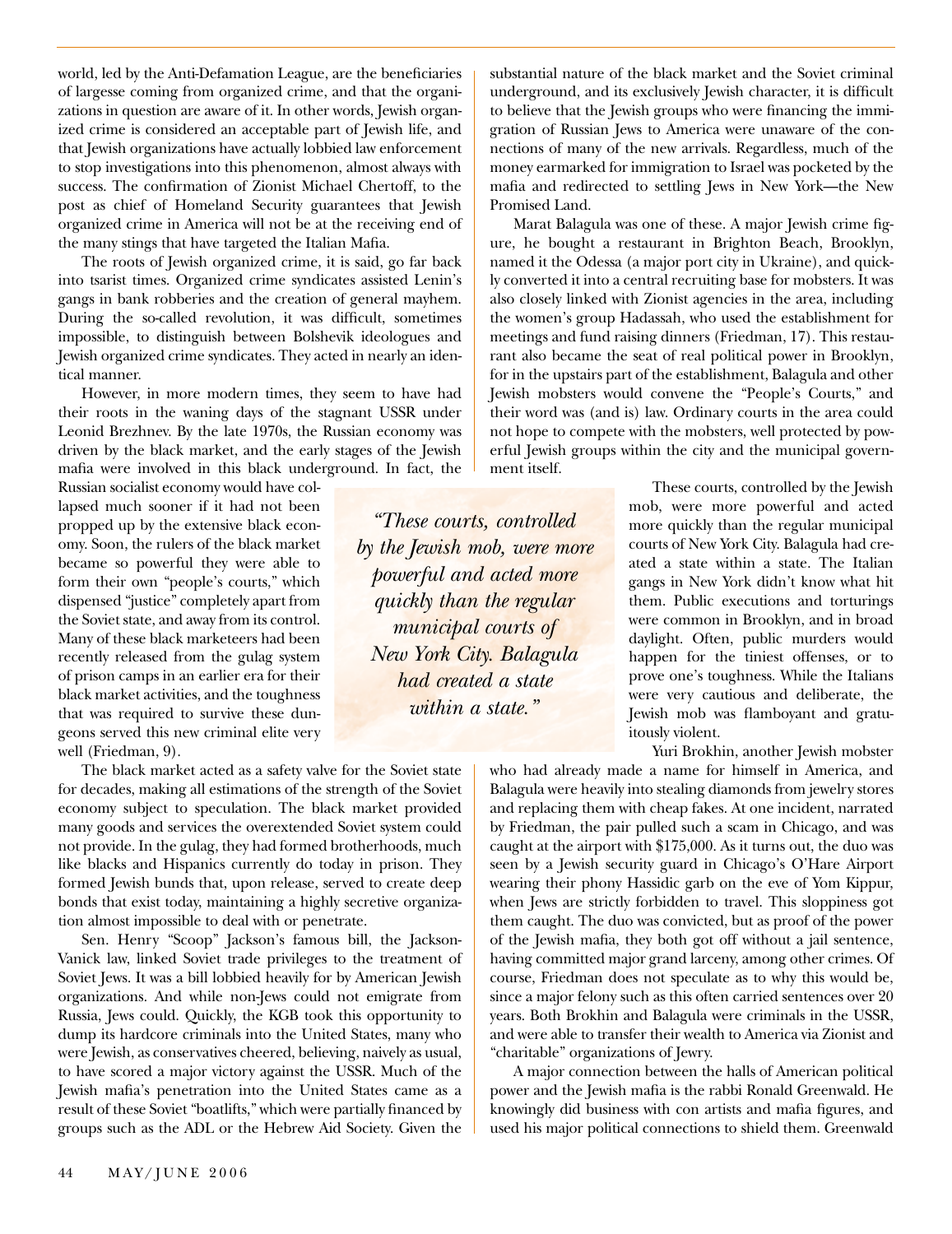was a major player in CREEP, the re-election campaign for Richard Nixon in 1972. Greenwald was used heavily by Nixon and other Republicans to gain the Jewish vote, which he doubled for Nixon during that election (Friedman, 31) in the state of New York. Soon, the rabbi was given a post as an "advisor" to Nixon on "Jewish poverty programs," a post which certainly made some snicker at the time, though it was clear that Nixon owed Greenwald, and the rabbi made quick use of his newfound powers. He used his power to protect the mafia's bilking of Medicaid programs and other crimes that were never investigated by the authorities.

His post as head of the "Jewish poverty" initiative permitted him to shield those involved with such financial scams, as well as call off any and all FBI investigations of his friends. Part of the rise of Jewish mafia groups was the protection afforded it by Greenwald's political connections.

Greenwald was also instrumental in protecting Marc Rich, a billionaire Jewish investor with mob ties. Rich, a major player in the Clinton administration, swindled investors out of billions. Nothing was done, again, though negative media treatment against Rich was

**The investigative stories of Robert I. Friedman** (1951- 2002) appeared from the early 1980s. Allegedly, he died of a tropical blood disease. But many had their doubts and believed he was poisoned. The daring Jewish journalist made headlines exposing politicians, bankers and mobsters who preyed on the powerless. The ADL maligned him, death threats poured in, and he was badly beaten by West Bank thugs. Friedman warned the FBI of the threat posed by the first World Trade Center bombers and delivered vital reports on the long arms of the Russian Jewish mafia, which offered \$100,000 to have him killed.

members of the KGB viewed the Jewish crime syndicate as a source of possible new jobs for them after the old system was destroyed. So, not only did they have the patronage of the American political establishment under Greenwald, but also the decaying intelligence apparatus of the USSR as well.

#### **BOOTLEGGING**

What needs to be kept in mind about the bootlegging operation is that it was never small time. Nothing the Jewish mob did was ever small. This operation was multinational in scope. They had a fleet of massive oil tankers, tanker trucks and hundreds of gasoline stations and distributorships, all owned by Jews loyal to the mob. Balagula had created a massive mafia empire leading from North Africa to Saudi Arabia to Venezuela to Brooklyn. The Jewish mobsters developed an infrastructure within the oil trade that made them invincible. Mafia influence is substantial in the price of oil, as well as acting as the occasional go-between between the Mossad and Arab oil-producing sheikdoms. No one of substance was ever brought to justice.

With all the power that the Jewish mob has amassed, they are merely a pimple on the back of the

\*\*\*

permitted largely because he did do business with Iran, and thus was considered a traitor by his fellow Jews. Eventually, Clinton pardoned Rich in a much-publicized case, and Rich is now free.

Jewish mafia investors all but took over Las Vegas, also with the political protection and patronage of Greenwald. Some years back, a movie was released called *Casino*, starring Robert DeNiro and Joe Pesci. Concerning itself with the takeover of Las Vegas, the film depicted Mr. Rothstein (played by the Jewish DeNiro) as the suave and successful entrepreneur, and Pesci as the typical Italian wiseguy, brash and insolent. Of course, the purpose of the movie was to absolve Jewish organized crime and transfer all blame to Italian mobsters. The opposite was true.

Balagula, before taking over Jewish mafia interests in the United States, acted as a mob functionary for the KGB. In his very own words, Balagula said that the "KGB gave him visas, no problem" (Friedman, 44) and was instrumental in sending him stolen art and jewels, which he sold to foreign tourists. The KGB also set him up as head of the largest food co-op in Ukraine, a position he quickly turned into a major black market operation with the blessings of the KGB. Near the end of the Cold War,

master of them all, and a man who truly controls much of the globe. There is no one on Earth more powerful than he, and, as per usual, he remains unknown, left out of all press and television reports on the subject. The CIA considers him a "grave threat" to global security and the "world's most dangerous man" (Friedman). The fact that he remains almost unknown shows the power of the Zionist-controlled media and their relentless drive to suppress all investigation into Jewish crime. He has created a massive, global communications network and employs hundreds of Ph.D.s in computer science, physics and economics to run his massive financial empire. He has penetrated every stock exchange in the world and controls much of the trading therein.

He was also the mastermind of the largest money-laundering scheme in U.S. history, "washing" \$7 billion through the Bank of New York, which is a major branch of the Federal Reserve and his bank of choice. His name is Semion Mogilevich, born in 1946.

Basing his first operations in Israel, where he fleeced Jewish refugees from Russia, Mogilevich acquired Hungarian citizen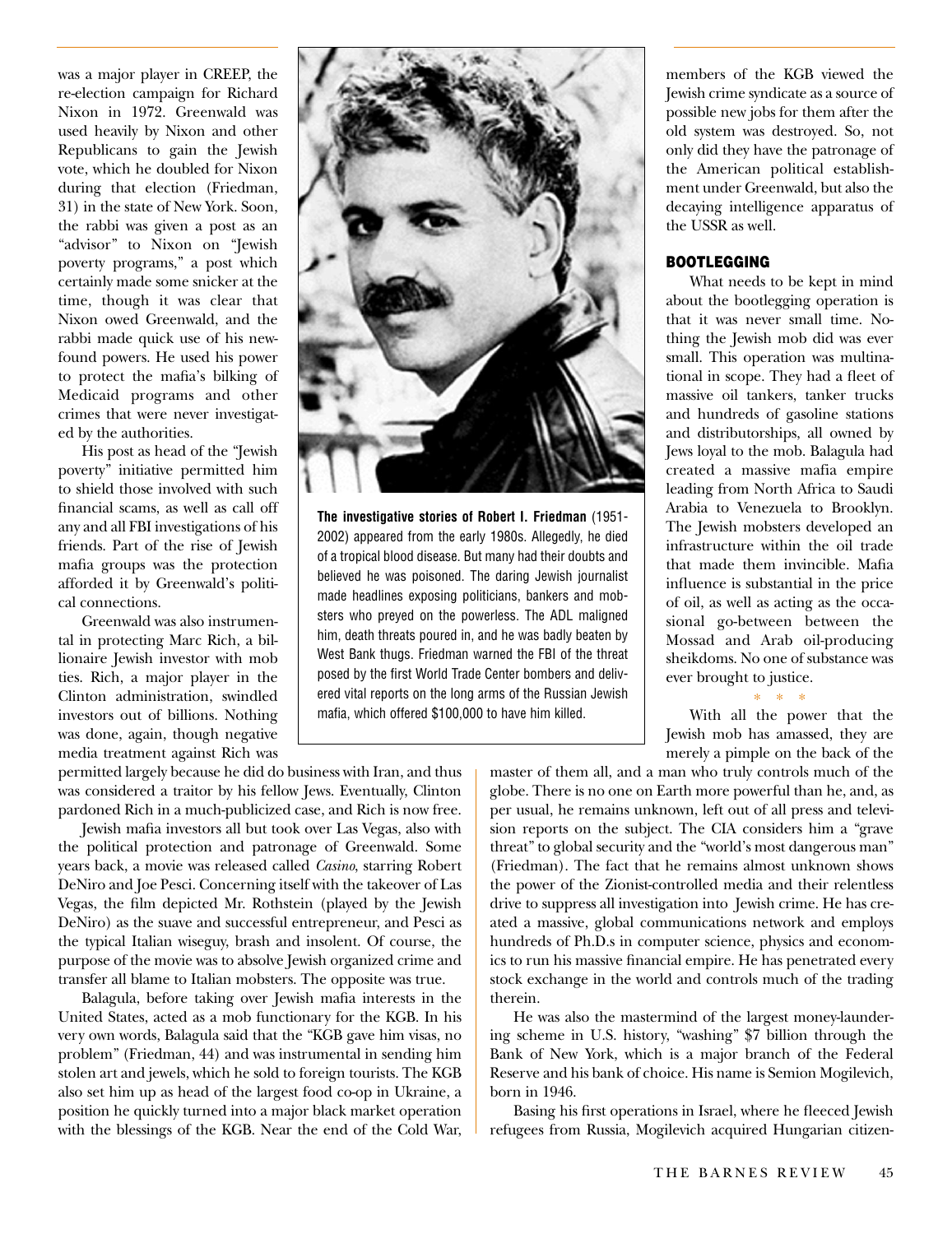ship after making the comment that the biggest problem with Israel is that there are "too many Jews there." However, he single-handedly controls the brothels in Israel, where Ukrainian and Russian girls are forced into sexual slavery. This is legal in Israel if the girls are non-Jews. The name of Mogilevich has been left out of every report on the phenomenon in Israel, Ukraine or the United States.

Mogilevich also controls the vodka trade in Russia and Central Europe.

Most ominously, Mogilevich has bought Hungary's armaments industry. In other words, he controls the military equipment being manufactured in Hungary. He has his own army, artillery, mechanized infantry, antiaircraft guns and missiles of all types. NATO has said that he is a "threat to the stability of Europe," though his name remains little known. This mobster is militarily more powerful than many European countries. He has nuclear weapons from the former Warsaw Pact countries and is presently trading with various governments and providing them

with nuclear technology. He has agents in the intelligence agencies of all European countries, which means that he may never be prosecuted, for he is made aware of any pending investigation into his activities, which quickly gets quashed.

German television reported that the German intelligence service, the BND, had entered into secret negotiations with Mogilevich whereby the latter would supply information on his rivals in Russia. He has a similar arrangement with French intelligence. He has close connections to the Mossad, which destroyed his criminal file (Friedman, 245-247). Therefore he is

immune to prosecution and travels freely. He controls the black market from Central Europe to Russia. He has a Rockefeller connection as well, as his main economics advisor, Igor Fisherman was a consultant to Chase Manhattan Bank. Friedman writes, concerning the Fed and its relations to Mogilevich: "While the bank has not been charged with any wrongdoing, some investigators believe that the money laundering could not have taken place unless senior bank officials were bought off or otherwise involved" (259). When the Justice Department began a criminal investigation into Mogilevich (which went nowhere), he accused the Department of an "anti-Semitic conspiracy."

George W. Bush's professed mentor, Natan Sharansky, has long and deep ties to organized crime. The Congress, State Department and the CIA all have lengthy dossiers on Sharansky, who acted as a bridge between the Republican Party and Jewish thugs in a similar manner to Rabbi Greenwald. Sharansky, knowing his power, simply refused to sever his ties with organized crime, infusing the Jewish mafia into the highest echelons of the Bush administration. A pattern emerges in relation to the Republican Party: Russian Jews usually pose as "anti-Communists." They did this partially because they had been arrested by security services for their black market activities, but also because this posture would make them valuable to Republican operatives

and the Beltway "conservative movement." Their reputations as "dissidents" protected them almost as much as their religion.

Because of this, George W.'s father also refused to cooperate with several investigations into Russian mob activities in Switzerland. The CIA has commented that there is no "major Russian mob figure that does not carry an Israeli passport," but the Israeli state refuses to take any action against the gangsters. Yitzhak Rabin was the one exception, and met with Mossad figures, as well as Shin Bet and Israel's FBI, to combat organized crime, believing that it could destabilize Israel. Within a few days, he was murdered. His successor, Shimon Peres, shelved the recommendations formulated under Rabin, where they collect dust to this day.

#### **CAUSES**

It might be worthwhile to delve into some of the causes of this phenomenon. Why the Jews? It is true that many culture groups have engaged in ethnic based organized crime, but it

seems only the Italians get frequently mentioned. Today, Chechen, Hispanic and Albanian gangs are growing in power, but none has come close to being even a footnote to the Jewish clans. Few people in the FBI, CIA or DEA speak Hebrew or Yiddish. Some Jewish mobsters go back and forth between languages, including Russian, so as to make themselves more indecipherable.

The power of the Jewish gangs is wielded more ruthlessly than any other criminal gang. Jewish mobsters enjoy inflicting pain, they murder children as well as unarmed men and women. The

old code of honor among Irish and Italian gangsters is nonexistent. These old-time mobsters would only kill another mobster. The Jewish gangs have no regard for these rules, and thus are more feared. The sheer arrogance of the Jewish gangsters and their outrageous self-assurance have allowed their "competition" among the Italian gangs to take a very cautious stance toward their Jewish counterparts.

The state of Israel is a major factor in the rise and power of the Jewish mafia. Jewish drug dealers, child porn pushers and slave traders are free from prosecution in Israel. Israel does not consider these to be crimes, again, so long as the victims are non-Jews. The mafia proved its power in the murder of Yitzhak Rabin. The Israeli state will not extradite its citizens to non-Jewish countries, and, therefore, Jewish murderers can quite easily escape punishment in Israel.

The unique situation in the former USSR, and the fact that Jews predominated in the Soviet bureaucracy, provides another link in the rise of the mafia. Jews predominated in the earlier and more primitive black market in Russia, and thus these groups were physically more ready to take advantage of the crisis in Russia beginning in the mid-1980s.

Jewish organized crime, connected to both the KGB and Mossad, automatically had the skids greased to remain off the radar screen for allied intelligence agencies.

*George W.'s father refused to cooperate with several investigations into Russian mob activities in Switzerland. The CIA has commented that there is no "major Russian mob figure that does not carry an Israeli passport."*